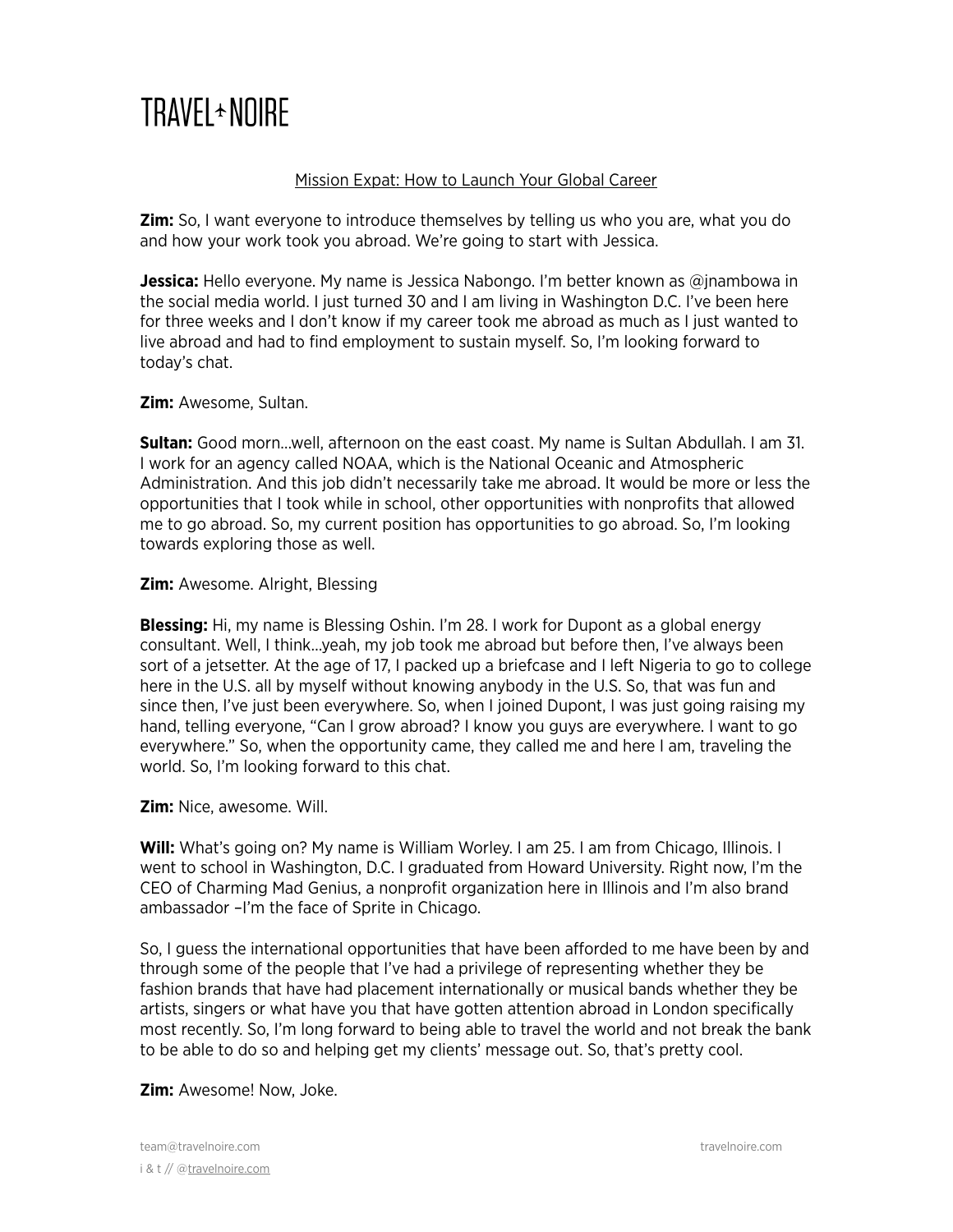**Joke:** Hi everyone. My name is Joke Karibo and I live in London. I worked for UK publishing company, which I've been doing for about five years. It's given me the opportunity to travel a little bit to India and to the U.S. because yeah….

**Zim:** Alright. So, about an hour ago, we opened our inboxes for questions and we'll be pulling from those towards the end of the Hangout. So, if you have any questions, feel free to respond to the email that you have received and we'll try to get that up towards the end of the hangout. So, first thing's first. We are going to start with Jessica. Jessica, you've lived and worked in five, amazing, completely different countries. What is something or things that somebody should consider when thinking about an international career?

**Jessica:** Okay, so I've made a list of 4 things that I think are critical when you're considering. So, the first I would say is know your industry. Whether it be management consulting, finance, education or international development like myself, I think it's really important that you know your industry so that you know which countries the opportunities are in. The second thing I would say is know your strengths and I think this goes with any career. You have to be very confident in what you're selling to a potential employer.

Third, I would say is know your personal needs and when I say that, I mean know the top of city you want. Do you want to live in a city? Do you want to live in a small town? Do you want to live in the countryside? How close do you need to be to your home, to your family, to your friends? I think that's really important and a lot of people that I've met moving around, you know, it's very easy to fall into a sort of depression because you're missing home and you're missing your friends.

So, I think it's really important that you're honest with yourself in terms of what you can and can't handle. Then, the fourth thing I would say is be open-minded and fearless. Living in different countries is all about being completely open to a new culture. So, that means forgetting everything that you know…kind of just so that you're able to experience everything and not have these high expectations but really just appreciate every moment and everything for exactly what it is.

**Zim:** Awesome awesome. We're going to move next to Sultan. Sultan, you have a pretty impressive resume. You've interned in Ghana, in India and Cambodia and you did two years in the Peace Corps and, I can't pronounce it, is it Vanuatu?

#### **Sultan:** Correct

**Zim:** which is a country off the coast of Australia. So, what experiences do you think can help prepare somebody for an international career?

**Sultan:** That's a very loaded load question, which is a very good question. I believe the best experience is to look to volunteering with different agencies, whether it's nonprofit, just to sort of get a handle of who you are as a person, as we just stated. Some of the things that you like even some of the places that you may want to go.

It allows you to kind of get first-hand experience here state side so you can more or less figure out if this is something that's suitable for you if you want to do it and which locations that you may want to do it abroad in. My thing was volunteering at different agencies, doing different walks with different companies to learn more about where they're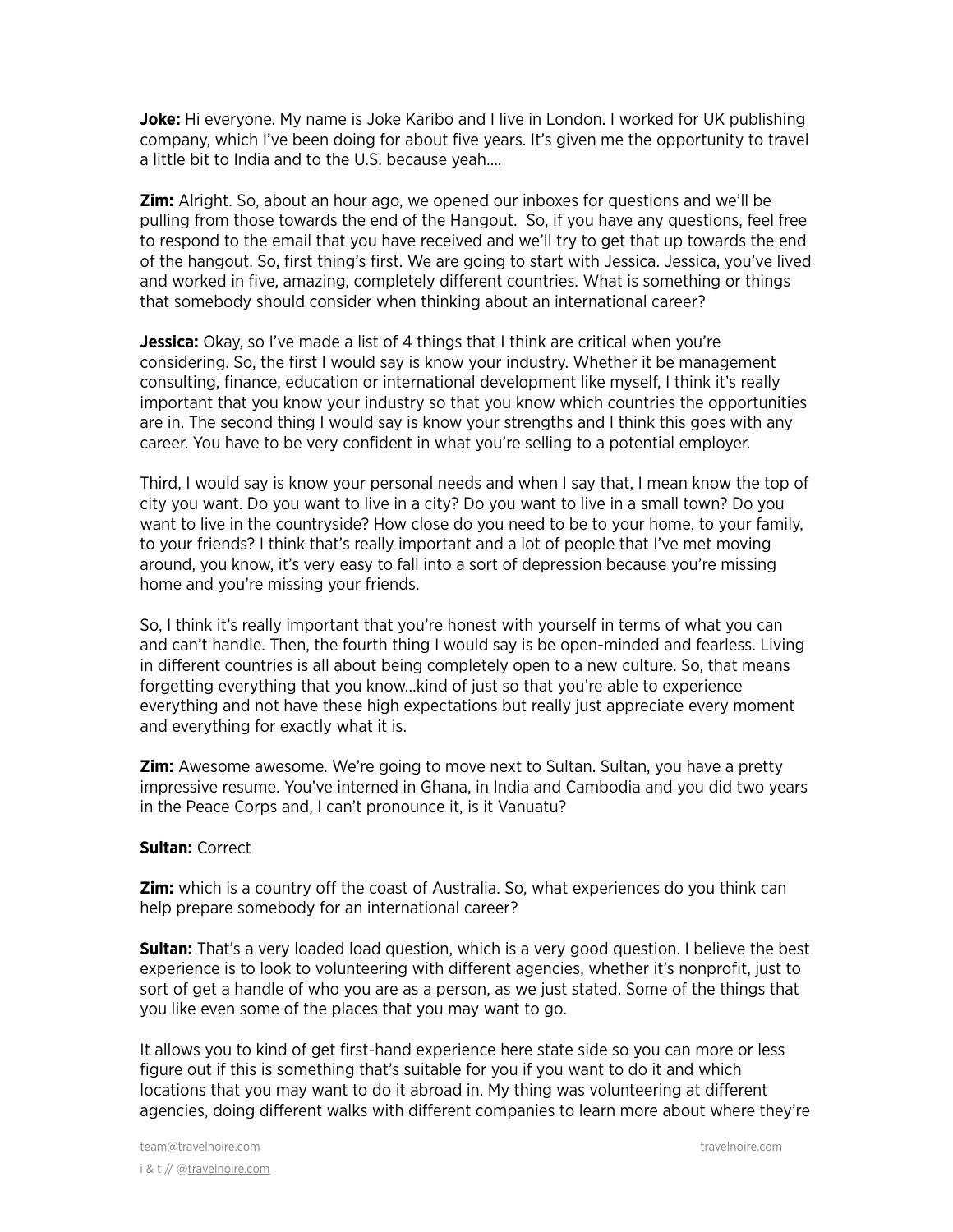located and learn different ways that I can sort of get involved with a lot of their work overseas. Volunteering was definitely the best way.

**Zim:** Got it. Now Blessing, you have an amazing bundle of joy, Camille. She's 5 right?

**Blessing:** Yes, she's five.

**Zim:** Okay, how do you incorporate her into your business travel and what advice would you have for parents who want to incorporate more travel into their careers but they have children that they have to take of? What is your advice for them?

**Blessing:** Well first, be prepared to be a giant's ball of mess. You have to be ready to do the work. There's really no strategy. So, for me, I just assess my situation, assess the destination and the finances and if it's something that I can incorporate Camille to, then I go for it because really, I want to be able to show her as much as possible by taking her to different places and so, it's really exciting when I tell my boss, we're going to Spain and I say "Can I take Camille with me? I promise she'll be good. Somebody will be watching her or I'll take her to this daycare." You have to be able to come up with various scenarios and that's me. I'm a dreamer and I think that everybody that travels –we're all dreamers and so, I just dream up different opportunities whenever business travel comes up.

Incorporating travel you're business, I think it's very easy in a sense that you really just need to be open-minded and honest. For example, my boss says, "Oh Blessing, do you want to go to Spain or do you want to go to Morocco for this assignment and I say yes. But in my mind, I'm already plotting like on the way to Spain, I can stop in Morocco or I can stop in France and so I tell my boss…Sorry, one second. So, I tell my boss…and I say "Oh, can I just spend the weekend on my way back" The reality is people need to know that you love to travel. If people know that you love to travel, when you ask for those extra two days to spend in Paris, it actually makes sense to them. So, you can never tell enough people your love for travel, whether it's your personal life or career.

**Zim:** Awesome. Alright, Will. As an entrepreneur, how did you find and start building a portfolio of international clients? What advice would you have for entrepreneurs who really want to travel the world but they're having a really tough time building that portfolio of clients from all over the world?

**Will:** Alright. Well, what I realized, pretty much as soon as I finished school that the traditional format of outreach wasn't going to work. Running up on people that I didn't know trying to solicit myself and say hey, I do this or I do that, trying to qualify myself to a complete stranger. They're like, what the hell are you doing, and so that didn't really work. I kicked around and tried to do that for a few years and what I realized is that the best approach for me was to start organically.

I was fortunate enough that I was surrounded by a lot of different people that had a bunch of different skill sets and a lot of different things to offer, whether it would be through an entertainment field or just in administration or someone who just had a knack for traveling or wanted to view the world. So, I started with my friends and started to kind of finagle and finesse with them and figure out how we could get them into better situations whether it be get them a gig to do a show if they're a singer or to get them placement in India. If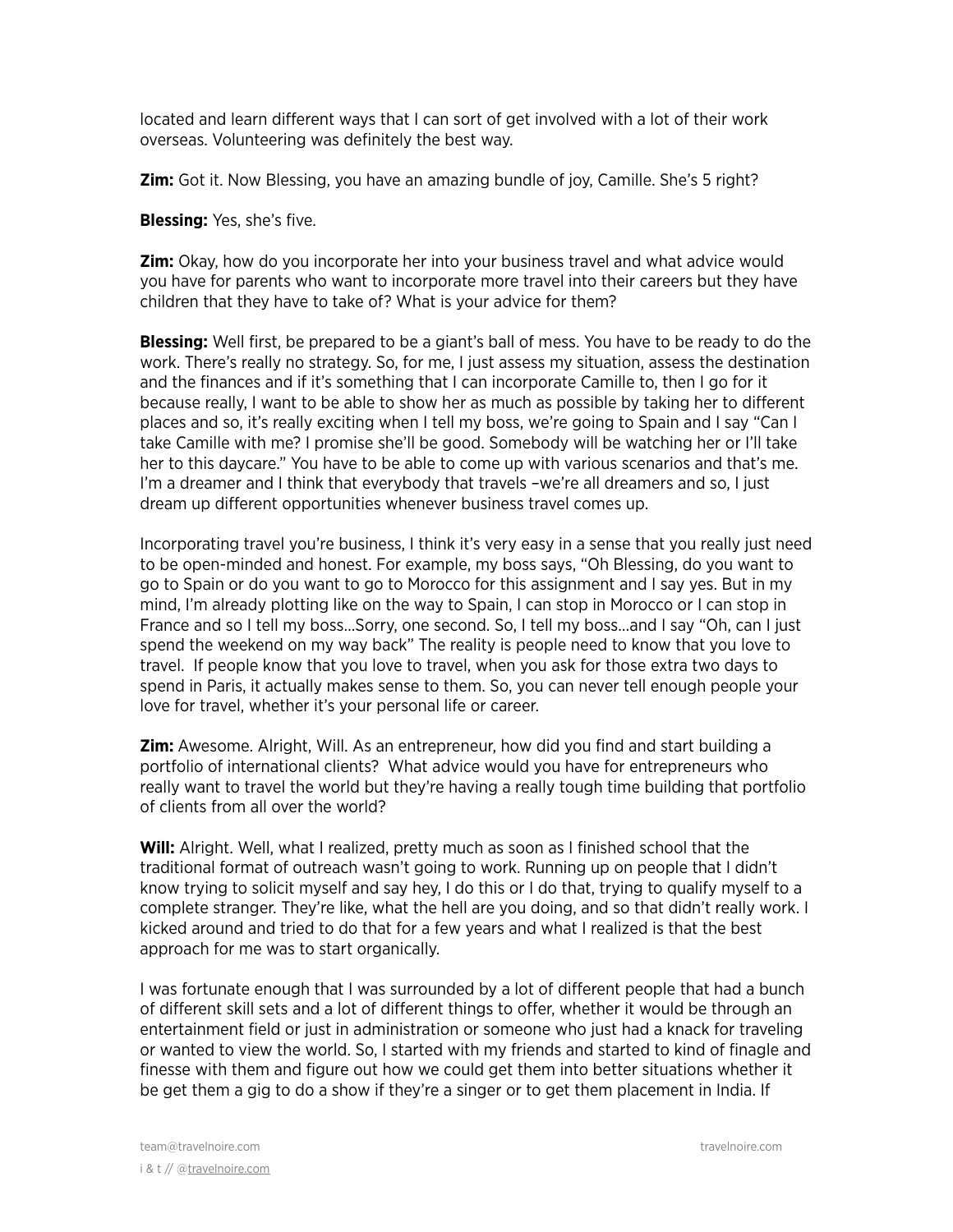they're an accountant, I have a friend that's an accountant that got placed in India and we did some finessing and some other shadow work to try to get that locked in for her.

But, I think the best option for me and the best advice that I can give is start close to your center and through that, you'll wind up meeting a lot of different people and you'll wind up meeting like-minded individuals and I think when you put that kind of energy out in the world that you're a global citizen or a member of the global community, that you are a traveler, you'll find yourself around other people like that and natural conversations that would get you and your friends across the globe or across the pond are kind of bound to happen at that point.

**Zim:** Awesome and lastly, Joke. You were born to Nigerian parents in Paris and you now live and you work in London. You speak five languages. First, which five languages do you speak? Second, how has being multilingual helped you in your career?

**Joke:** So, I speak Yoruba. I speak Danish, French and Spanish and English. So, those are five. The thing about being multilingual –it just gives you flexibility and freedom in choosing where you want to work and sort of…yeah, there's a lot of room for different ideas and different options, which I think if you have only one language, you wouldn't have. So, I feel like I'm not restricted to where I can work or who I can work with as well and I think that's an asset for any company.

**Zim:** Absolutely. So, I will direct the following questions to certain individuals. But, as I've mentioned to our curators before the call, that is there's a question that they'd like to answer, feel free to chime and then, at the end, we'll leave ten to fifteen minutes for audience questions. So, this first question goes to everyone: How do you get started? What are your favorite resources to look for jobs abroad or internships abroad? What are resources you recommend? Anybody can take this.

**Jessica:** I will start. I use Google a lot because Google knows everything. So, my first experience living abroad was…the process started in 2007 when I was planning to move to Japan and I literally put in Google "Teaching Jobs in Japan," and obviously, a bunch of things came up. Other than that, I would say it depends on your industry. So, in the international development space, Devex is a really good source for international jobs and also UN jobs if that's your sort of thing. Finally, I think friends of friends and then the friends of friends are really important. So, I think it's extremely important to ask your friend to connect you with their friends so that you can find different opportunities.

#### **Zim:** Right. Anyone else?

**Blessing:** Well for me, I think that if you have career, I think that if you want to get started in terms of finding international assignment, you need to very quickly start proving yourself with what you're doing right now because a lot of people want –they look at you so when you come forward, they say "Hey, you're that girl that wants to go with you to China." It's easier for them to say yes, go ahead and buy your ticket because they know that you will deliver.

So, I think that for you to get an international assignment, it's not easy especially in corporate America and you're young. But, if you start proving yourself and you start showing people that you can deliver, then that's going to put one foot in. The other thing I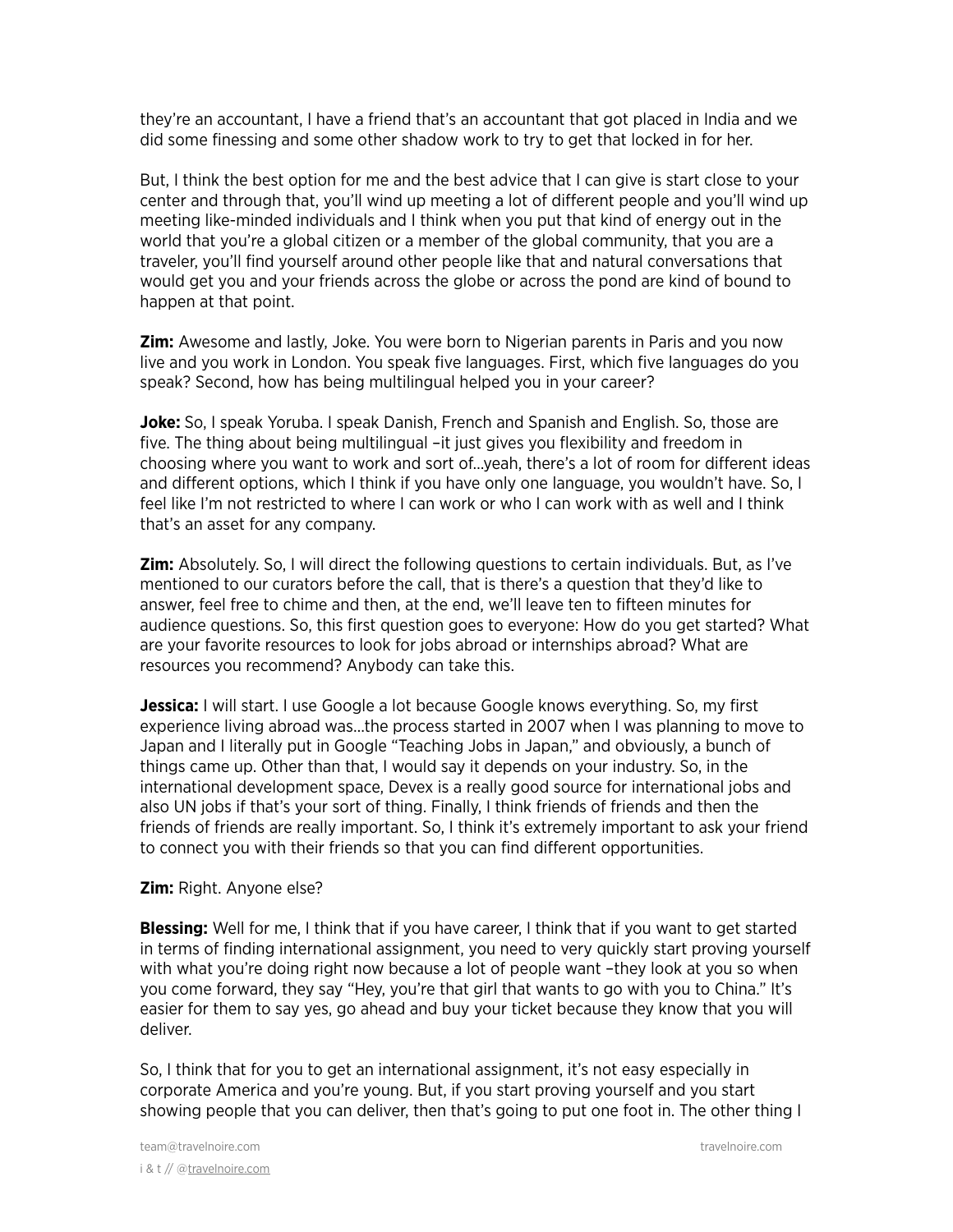think is learning a different language. The reason I say this is I don't speak anything other than English and Yoruba and we travel to so many countries for work and I can't tell you how much money we paid for translators or somebody or just a contractor to come in and help translate things for us. So, I feel like if you love another country like France, start learning French. Pick up a book. Travel to France and some way, the universe opens up. I am a true testament. The universe opens up when you take that firsts step.

**Zim:** Awesome. So Sultan, tell me how did you find your internships? Were you in college when you found them?

**Sultan:** I was in college. My first one was study abroad when I was in undergrad. We had an African World Studies Institute that came in and sort of talked about opportunities of not only just going abroad and the benefits of it but just how it impacts not just your life but the lives of others just as well. So, I started there and went to Ghana for four years. Then the next internship was through school with an organization called Plan International where I was able to go to Cambodia for 4  $\frac{1}{2}$  months one I graduated from undergrad. Then off that, it was also friends of friends and sort of talking to them.

The biggest thing I would say is to be around like-minded individuals and sort of be comfortable getting yourself to saying hey, this is not necessarily for me or just your friends and not into it as much as you are, you would still be comfortable to do that as well. So, just always be prepared when an opportunity comes. When an internship or a job comes about, you're prepared to go on it. You don't have any restrictions here or there that would sort of hinder you from doing that.

**Zim:** Alright. So, next question that we're going to sort of dive into is for individuals who don't have any sort of international experience. So, they've either never stepped foot abroad, never sort of worked abroad, what are different methods that you can do to sort of boost your resume so that you look attractive when you are reaching out for a job or an internship abroad?

**Will:** I can take that if you want.

**Zim:** Go for it Will.

**Will:** I guess the first thing that I started out doing like I said earlier was help build the resume up of my peers and the people around me. Particularly, if they're in a situation to move abroad than I am at any point. So, I would try to be a good resume builder and say hey, I was instrumental in helping Sultan get to this and that and this this and that and whereas that may actually be a true statement where I may actually be sitting at my desk here and he's doing all of traveling. But, if I help facilitate his movement, that's a true statement that I can add to it as a bullet point or whatever on my resume and that peaks people's interest and that peeks potential employers' interest or potential corporate partners and it gives them the impression that you are a global citizen already even if you've never been out of North America or out of your home town or country. So, I think that that's kind of how I started and I was able to create a lot of conversations and I started a lot of dialogue with people that I probably wouldn't of had I not taken that energy and put it into my friends or put it into my new contacts as opposed to pouring it into myself.

#### **Zim:** Yeah, absolutely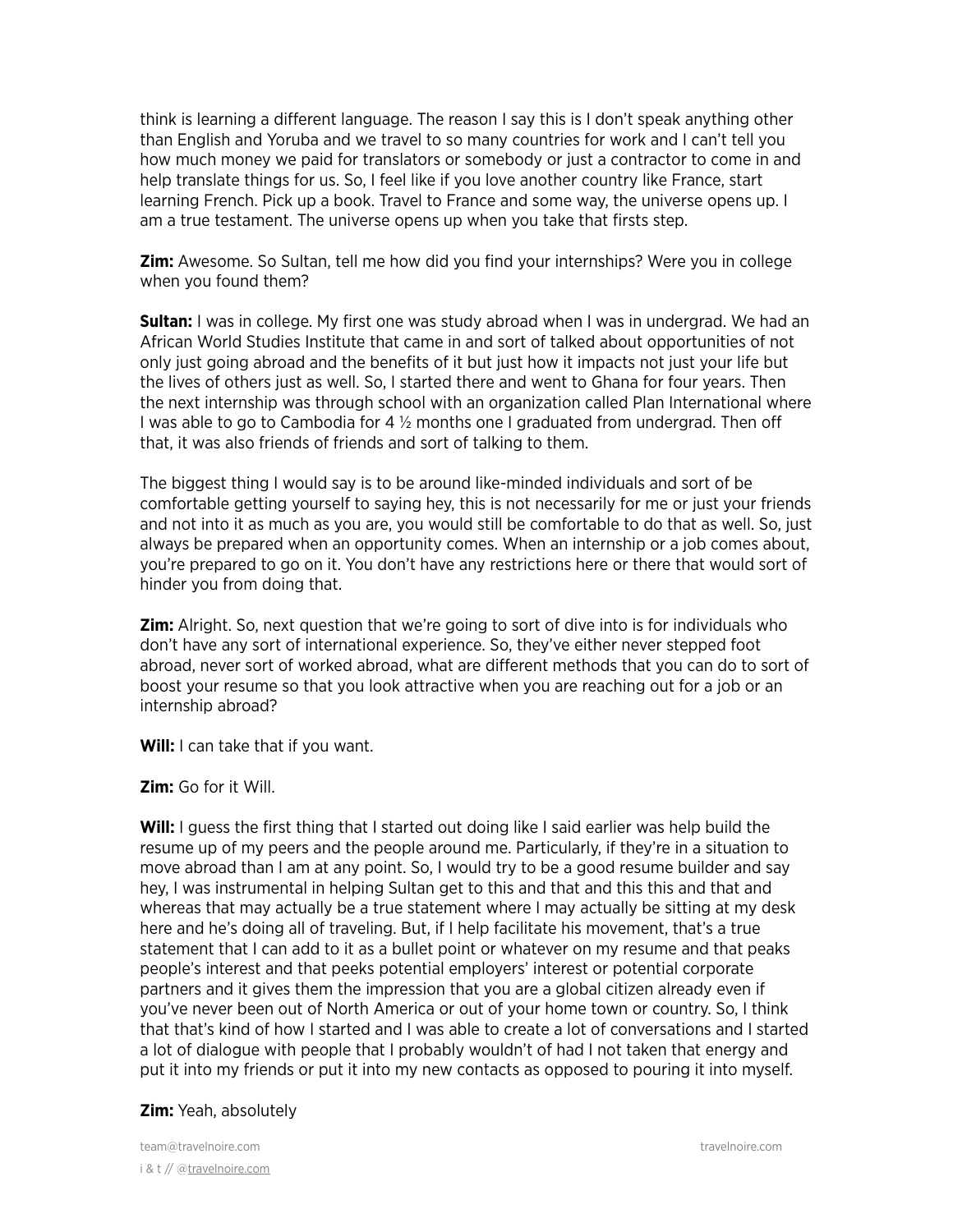**Jessica:** I was just going to say I think that some fellowships and internships are really important especially if you're interested in a career like public policy or again international development. Again, there are so many opportunities especially for American citizens. You have things like Fulbright, Rhodes, Marshall. I mean these are for people a little bit younger than us. But usually coming out of grad school or coming out of undergrad, there's really so many opportunities to live overseas for short or kind of extended periods of time without actually having a real job.

**Blessing:** …yeah and for me, I think that when I was in college, I started doing a lot of things like African Student Union, Southside African Network. There's a lot of things that shows that you have interest. Even if you can't throw yourself out there right away, showing interest in other international activities…when I joined my company, I quickly dived into the Southside African Network at work. I started taking on a leadership role there and a lot of people knew me from China, from EMEA/Asian Pacific. So, it was very easy for them to say yes, we'll go ahead and send Blessing because we've set up acts like this before in the past. So, I think getting yourself out there is very crucial.

**Zim:** Yeah no, I agree. Then, another resource that I do want to throw out there that sort if echoes off of what Jessica said about finding these internships and jobs. There's a book called "Delaying the Real Word" by Colleen Kinder, a book that is completely full of internships, fellowships, all over the world that tells you how to get them, when the applications open, when they close. It's actually how I found my fellowship that took me over to India for a year all expenses paid. So, that is one of the resources that I would say is very very helpful. So, outside of Google and outside of some of the other resources you mentioned Jessica, are there any other places you can go? Sultan, did you go to the head of your department and say, hey I want to go overseas; hook me up. How did that happen? How did you all facilitate that?

**Sultan:** Well mainly for me, I know someone else talked about google. But, I also did a lot of searched online and just for a lot of international development because that's what I was primarily interested in… a lot of nonprofits that was doing work. A lot of times, you just have to, I think Jessica said it earlier, you just have to be prepared to be out of your comfort zone because there may be some situations where you can find fully paid internships or there may be places where you may have to pay a little bit for that internship but not to be discouraged if that is mainly the case.

Like I said, I went online and just typed in a whole bunch of agencies and it brought up a lot of things and I just went to their pages as well. But, another thing was I wasn't afraid to go to the so-called developing countries and just kind of go there for vacation and was able to network well with different NGOs that was within the community doing work as well and sort of put me on to something else and something else. So, I was able to travel one time just going from one NGO in one country to another one, staying there for like two to three weeks and moving on. So, that was something else that was big for me.

**Zim:** Awesome. So, we're going to move on to family because family is an important part of moving abroad. If you don't have that support system, it's sort of …it can be a challenging experiences. So, I wanted to talk a little bit to Blessing because I know that I have had people send me messages about traveling. They kids or they have a child and they don't really know how to make it work and I want this to sort of be an honest moment. Blessing,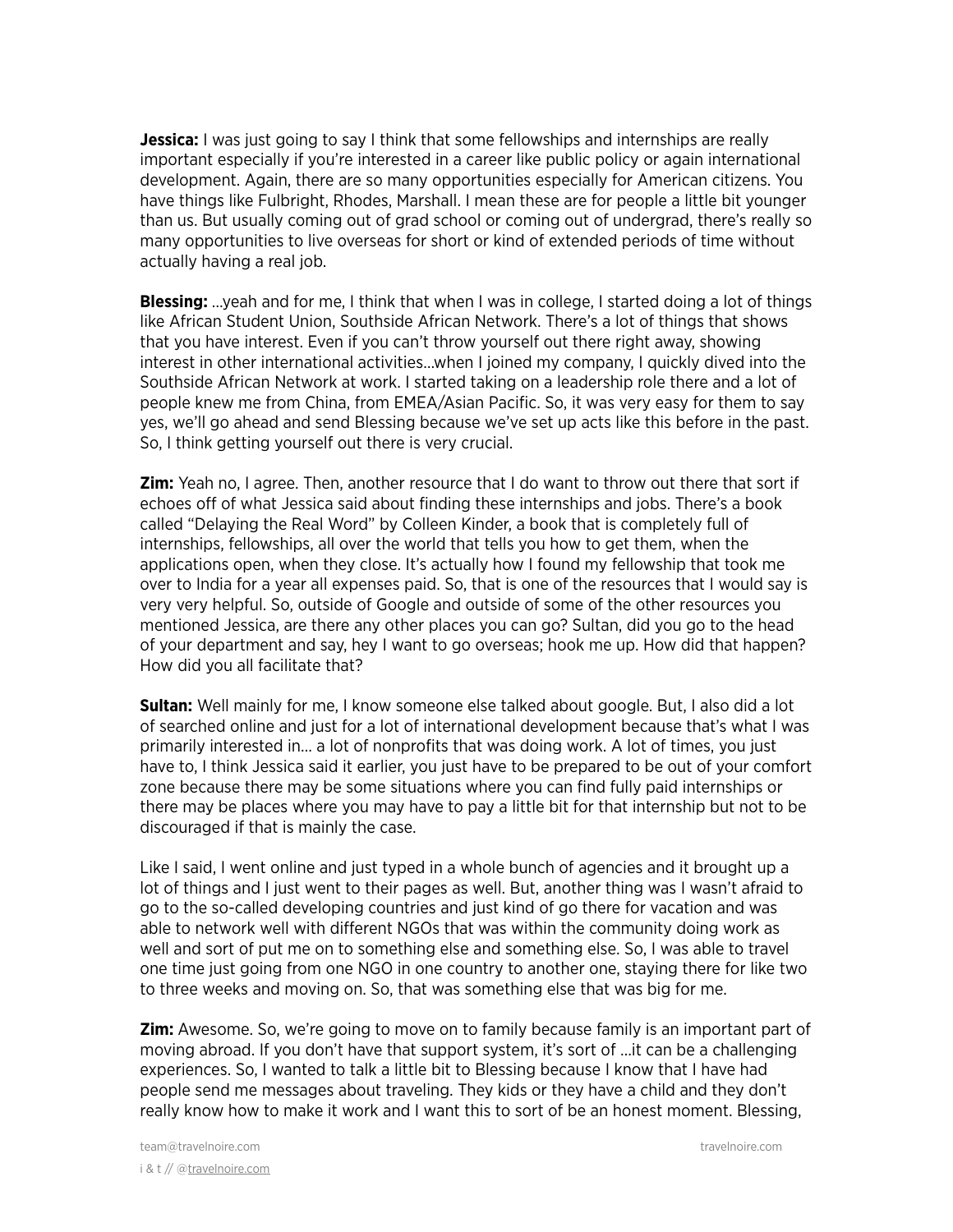what are some of the joys and the challenges of sort of navigating your business career alongside Camille. I know you have to worry about her school. You have to worry about her homework or her shots and different things. What are some of the joys and challenges you encounter?

**Blessing:** Well, thank you. So, this actually happened to me last week. This is not a made up story. I was in Spain and Morocco. Actually, we went on vacation to three different countries for two weeks, came back, I was in the U.S. for I think 30 hours total and I had to jet off back to Spain and Morocco for work and then to Paris, But anyways, I had two weeks that I was going to be out of the country and I have no one in the house, just Camille. So, it's very very important that you have a support network. I cannot stress that enough. Have that friend. Have that buddy, that co-worker; somebody that you know you can trust your kid with or have enough money to buy a plane ticket.

I have flown Camille to Atlanta to her grandma in the span of a day using my miles of course. So, I flew her out to her grandma; she was out there for two weeks. Two weeks ago, I basically dropped her off on my way to the airport. My friend met me at the airport while I was going to Spain. You will miss them. I have missed Camille. She had a first day of school two weeks ago and I remember balling my eyes out of Facetime just seeing how beautiful she was and I wasn't there. But, that's the thing. You just have to make sacrifices. But, I was balling my eyes out and my daughter was attending school for the first time and I wasn't there. But, she understands and she knows. Matter of fact, the first thing she told me was, "Why are you crying and not taking pictures of Spain?" She cared more about seeing pictures from Spain than about me crying. So, I think you really need to be prepared for the challenges and having people support you through it.

**Kim:** Can I ask Camille a question?

**Blessing:** Yeah. [Hey, you want to answer a question?]

**Camille:** Hi

**Zim:** Hi Camille. How are you?

**Blessing:** Speak up honey. **Camille:** Good

**Zim:** Can you tell me what your favorite country that you visited is?

**Camille:** Paris

**Zim:** You like Paris? What did you like about Paris?

**Camille:** The Eiffel Tower

**Zim:** Oh, you liked the Eiffel Tower? They're fun! Did you like the food as well?

**Camille:** Yes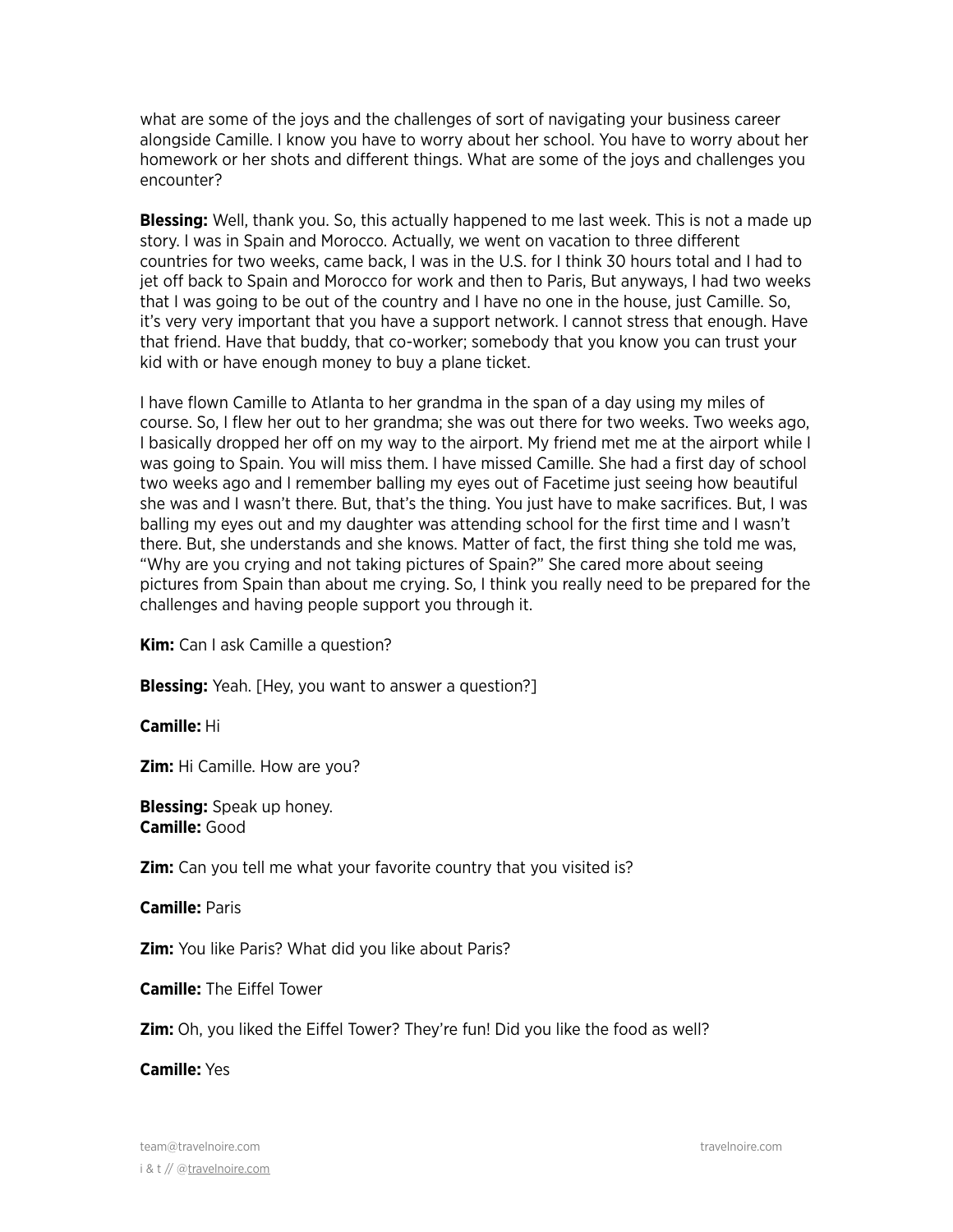**Zim:** It was good? Okay. Awesome. How do you feel when you travel with your mom to all these different places? How do you like traveling with your mom?

**Camille:** I traveled to Italy

**Zim:** Oh, you went to Italy? Did you like it?

**Camille:** [illegible] with my mommy

**Zim:** Oh wow! Okay, can you give the headphones to your mommy? Thank you Camille.

**Blessing:** I don't know what was said.

**Zim:** I asked her if she likes traveling with you.

**Blessing:** Oh yeah, she does. She's always crying when I go alone.

**Zim:** Aww. Blessing, how can you get Camille to appreciate other cultures?

**Blessing:** Well, I don't have to do anything really. We actually were in Italy for a week and a half with my aunt. She lives right outside of Milan. She has four boys and they all speak Italian; no English. So, Camille had fun just learning Italian, playing with them, without even knowing the language; tons of interaction. I think she appreciates just being in a different environment and she's very curious. That's the thing. Kids are very curious and I cannot stress enough. This is the IS of opportunity that anybody can have to show their kids what's possible. Camille has interacted with people in Italy, in Arabia who spoke Arabic, trying to speak Arabic. It's just fun. Anyways…

**Zim:** That is awesome. Thank you Camille…so nice to meet you.

**Blessing:** Say bye.

# **Camille:** Bye

**Zim:** Alright, so now that Camille has stolen the show, we're going to move on to the next question. We're going to talk Visa and logistics and this is for anyone. How can international candidates sort of navigate the Visa requirements? It can get a little tricky. Sometimes, you can get out for three months and then you have to register with FROO. What is some advice that you have for people who need to navigate Visa requirements?

**Sultan:** I'll just say mainly just planning ahead and read up on the embassy websites. Call them to make sure you have the appropriate documents because you do not want to get stuck in a place and not have the right requirements. I almost didn't get back into Cambodia because of that. Same reason –just thinking oh, I'm an American; everything will be okay. I tried to get back in and they pretty much said uh-uh, not happening.

So, I had to go back to Thailand and just take care of some things there. So, just plan ahead, read carefully and also make sure your friends have important documents of yourself whether it's copies of passports or Visa registration. Save it on dropbox. Save it on maybe Google drive –just something. Make sure somebody else has the same requirements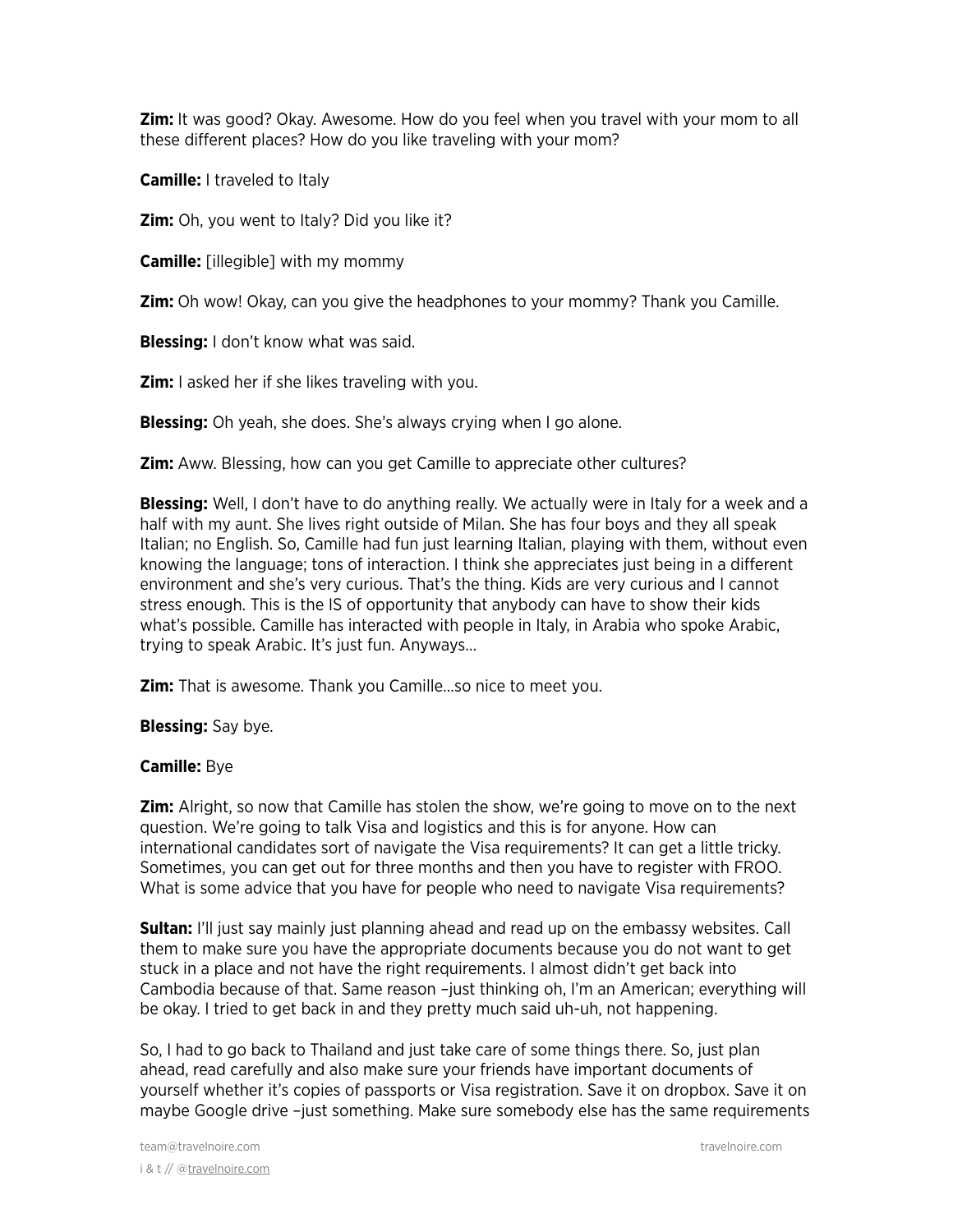that you need so you're able to get that same copy as well. So, my advice is plan ahead and be extremely prepared to be patient.

**Jessica:** I actually get this question a lot because people often email me or call me or Facebook me and tell me that they want to live abroad but how do they get a work Visa. So, I am a free spirit. But, I am very practical. So, I have not yet moved to a country where I didn't have a job prior to moving to that country. The reason is because usually if you're going for work, they'll sort everything out for you. You'll have to go to the embassy in the U.S., be it the Japanese embassy or the Italian embassy, but just mail things to D.C. before. They'll sort everything out for you because usually a government requires that you have a letter of invitation and all of these things because quite honestly, it's really difficult to get work depending on where you want to go especially in Europe.

In the UK, it's impossible. I went to school there and they still won't give me a work Visa. So, I think like Sultan said, you have to know the requirements. But, I think your best bet is to try and find a job and have them sort out the Visa. Now, one thing you can do, fortunately, if you have a U.S. or European passport, it's very easy to travel to a lot of countries on three-month Visas. So, you could travel to a country, stay a while, find a job and then fly back home and get a proper work Visa. That's always another option as well.

**Zim:** Then Insurance? Medical expenses? Taxes? Is there any advice that anybody has as it relates to those? I know that a lot of it is heavy in doing your own research because you don't want to be that person that comes back from being abroad and then, you owe back taxes or you don't want to be that person that moves abroad and you're caught up at the hospital and you can't pay something. So, does anybody have any advice as it relates to those things? Do you all get traveler's insurance when you go abroad or did you have it when you went abroad?

**Jessica:** I've always had medical insurance through my job. But one thing I do if I'm doing long trips like six weeks or three weeks whatever, I do go through Delta. Usually, when you buy a plane ticket, there's a little option for travel insurance and I do that mostly because I promise my mom if I die overseas, she doesn't have to pay for my body to come back, which is sounds very morbid but it's very real. That recreation is very important. Also, that insurance covers if I get sick, it will fly her down to wherever I am so that she can be in the hospital with me. It's morbid but these things are super important.

Will: As far as the taxes go, one thing that I always kind of advise people especially with the new ordinances that they've put in place for U.S. Citizens. The income that you make abroad may still be subject to taxation here in the United States. One of the ways that I've thought to circumvent that is to set your income up going through a trust. Zim, I think we were talking about this in the group chat the other day. But, one of the things that I always like to do to avoid filing as an individual but as a corporation or as a trust if all of the income comes through that because it winds up giving you a lot less of a burden. In some instances, you are actually tax-exempt.

**Zim:** Got it. Okay, sounds good! Then, communicating with loved ones back home –how did you do it?

**Blessing:** Facetime. No seriously, everybody has Apple computers or an Apple phone or an iPad. So I think, for sure, use Facetime, use Skype. People don't do letters anymore. I don't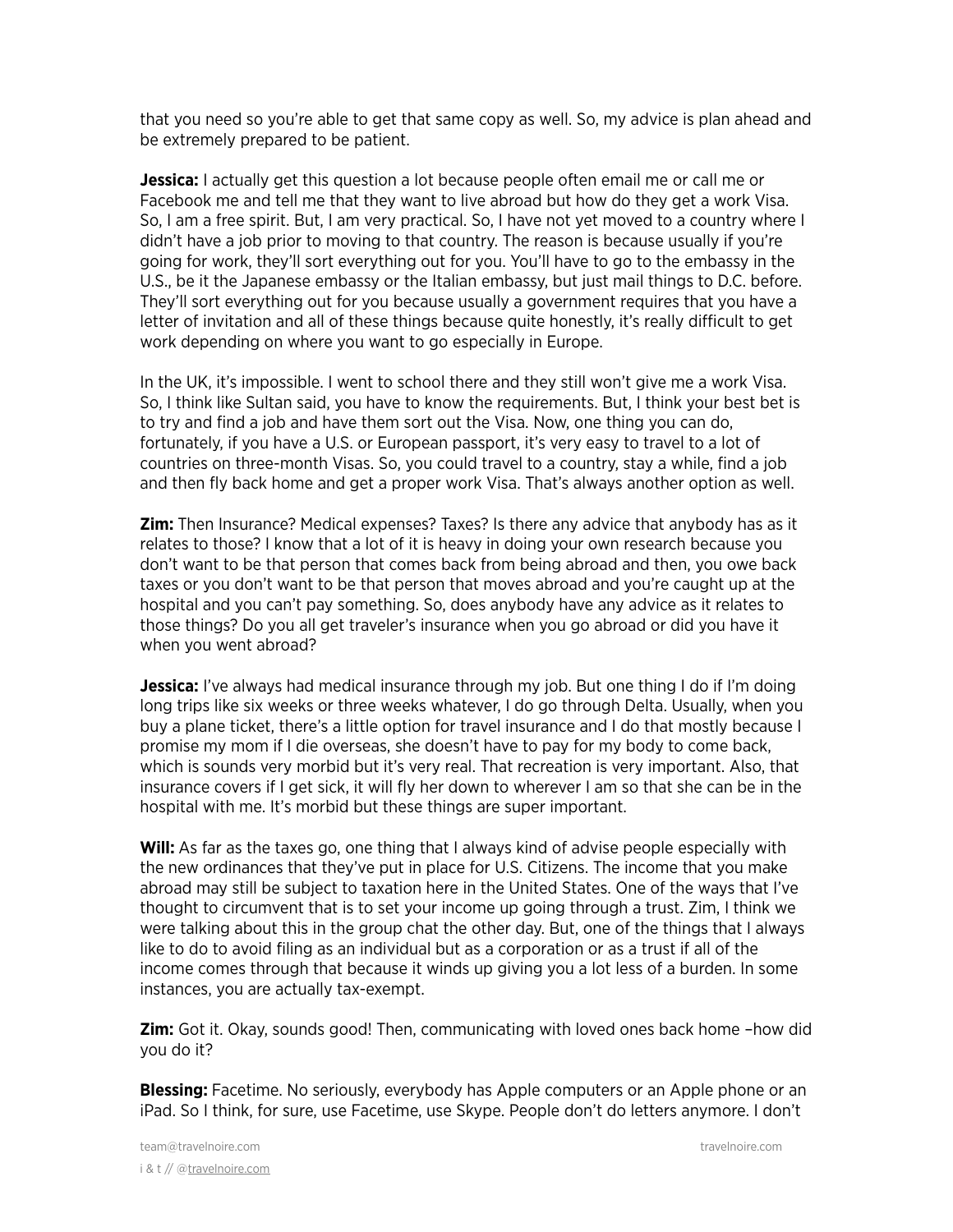even think you get them in time. But, emails, Facetime and Skype –those are the three things that work for me.

**Zim:** Joke, your family, I'm assuming, you're parents are still in Paris?

**Joke:** Yeah

**Zim:** How do you communicate with them? Same thing?

**Joke:** Yeah, the same. But my mom and I are quite old school. We like to write each other letters. So yes, we still do send each other letters actually. We still use the postal system. But yes, telephone, text. She hasn't gotten [illegible] but maybe she will someday. I think if you travel now, you'll have so many mediums and so many roads you can use to communicate. But, it's not really a problem –I don't think.

**Zim:** Then, in terms of your phone situation –what does that look like when you move from the U.S. to other countries? Did you get a new phone locked? If you had an iPhone, did you get it unlocked and popped in a Sim? How did that work?

**Jessica:** So, I paid \$650 for an iPhone that was unlocked through Apple, which was very painful. However, cell phone service overseas is way cheaper. So, I highly encourage everyone, if you are traveling, get a basic phone if you don't want to buy an actual unlocked iPhone and just buy your Sim cards in different countries. I never ever ever turn on my U.S. cell phone service when I am outside of the U.S. continent. I don't care about AT&T's international plan. I never do it. Once I leave, I'm switching Sims on the plane or as soon as I land in the airport, I'm buying a new Sim. It will save you a lot of money.

#### **Zim:** Okay.

**Blessing:** Yeah, I think in Europe when I was in Italy, and I think this is also in Spain and some other European countries. They have the Lycamobile. It's very cheap. It's like five euros for the same. So, I just pop it in my iPhone and that's it. Ten euros lasted me for about two weeks.

**Joke:** Most phones can have the unlocked system now so it's quite easy.

**Blessing:** If you have Verizon, you can just call them to unlock your phone and it's free. Just tell them you're going out of the country.

**Zim:** What is Camille holding up? She's trying to get out attention.

**Blessing:** She's holding up Instagram pictures…

**Zim:**…of her travels?

#### **Blessing:** Yeah

**Zim:** So cute. Thank you Camille –that's very kind of you. Let's dive into culture a little bit. How is the work social culture different when abroad and how did you find a circle of friends?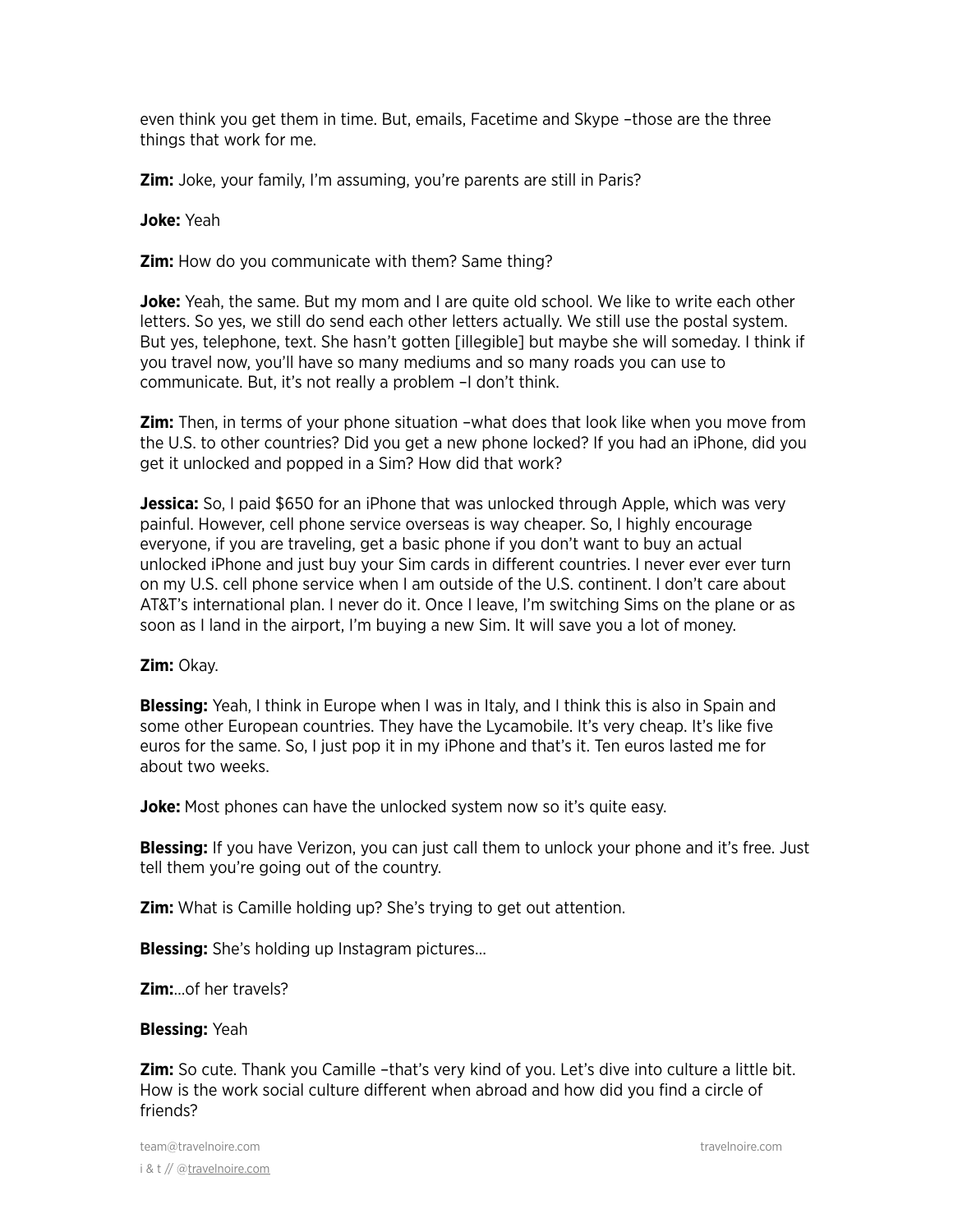**Joke:** For me anyways, I would say, I worked in Denmark and I work in the UK now and both cultures are completely different. Danes are more direct in how they communicate to you in the workplace but British are [illegible] and you have to go read between the lines. So, yeah there are a lot of cultural differences and that can play a part into how you maneuver yourself in different environments I think.

**Zim:** When anybody moved abroad, did any of you join an Expat group or find, you know, they have like brothers and sisters in Korea on Facebook or whatever? Did you join a group to sort of help you get active in your new surroundings?

Jessica: I've never joined an Expat group. I think it's really important when you're living abroad to be in that country. I can't stress that enough. Obviously, it depends on the situation like in Rome; it was a little bit different because I worked at the UN. So, it's a very international environment anyway. But, I did make it a point to have a lot of Italian friends. But, in Japan, I had Japanese friends and then, it was a little different. But, I think it's very important when you're living in a country to make friends with people who are from that country cause that's how you can get the full experience. That's how you can understand how people from that country are actually living. Obviously, you want to be around people that have experiences similar to you. But, I really think, I would say, avoid doing that at all costs.

**Zim:** So, what I did when I moved to India is I joined –there was an Expat group –and I joined that to find a place to live and I ended up choosing…I wanted to leave with somebody who was from India. So, that was my experience. That was something that I wanted. By living with somebody who was from that culture, when we were ever out, I spoke Hindi, but if we were ever out and I needed somebody to be a little buck behind me, she handled that and so I think that that is something that's also important when you're living abroad. If you need to feel comfortable with other people who are from your same background, try living with either one Expat and then somebody from the country that you're living in. It really does make a difference in terms of finding the local things and getting that full experience.

The last question that I want to ask before we turn to the audience to take questions is, I want everybody to answer, what is something about moving abroad that you wish somebody would have told you or having international clients, what is something you wish somebody would have told you before you sort of hopped in?

**Joke:** For me, I would say it would be to teach English as a foreign language to someone, I wish I had got that early on because I think that can take you anywhere. All you have to is have that diploma and you're good to go.

**Zim:** So, it's the T-O-E-F-L right or TOEFL?

#### **Joke:** TEFL

**Zim:** Oh okay. So, having that will open the doors for people who want to teach English. Alright, anyone else?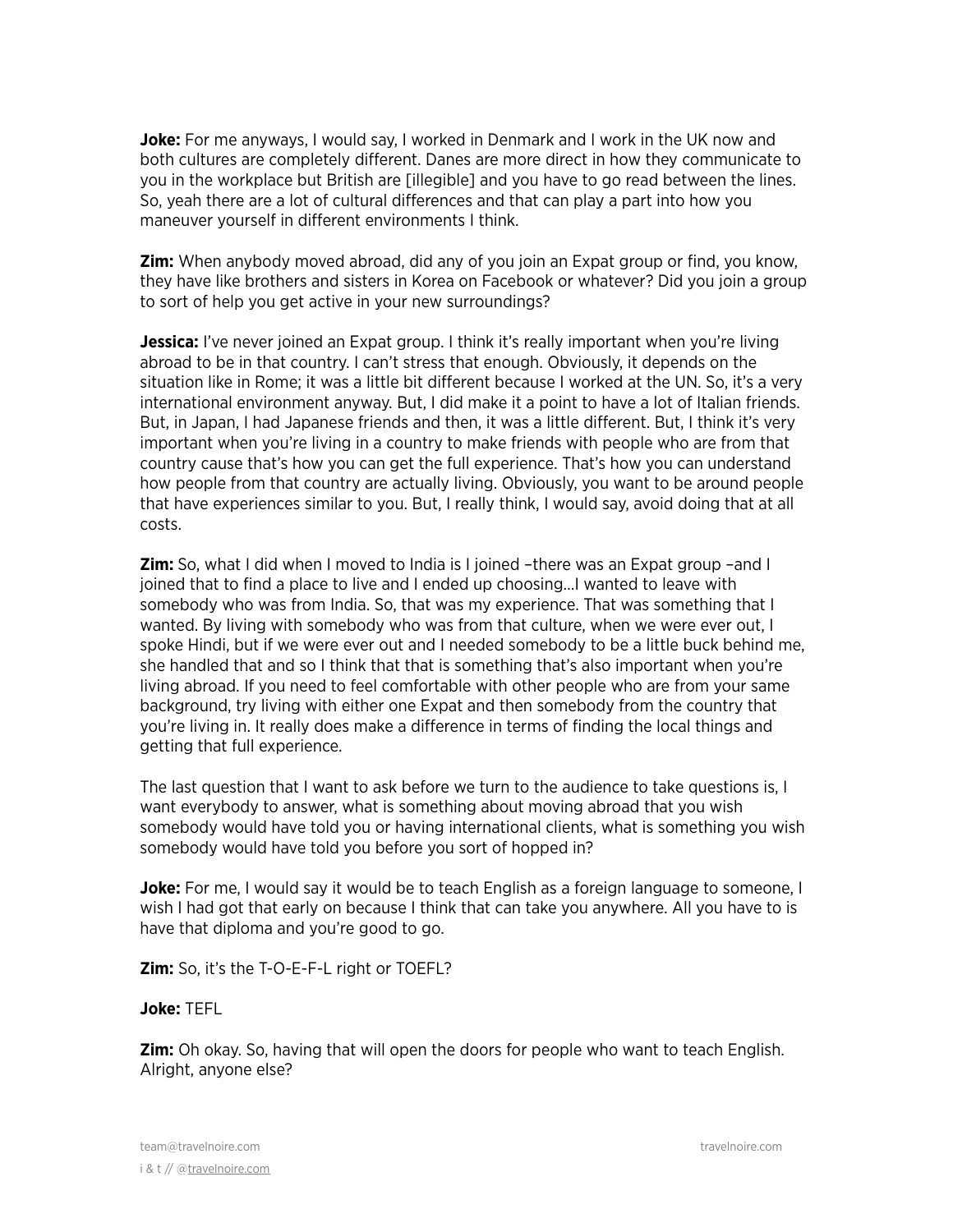**Will:** First with me, I wish I could have told one of my clients that moved to Florence, Italy, I think he had a fashion internship in Florence and one thing that neither of us knew at the time was that the work culture is totally different. When you come fresh out of undergrad, especially in America, especially at a black college, you're really gung ho and you're ready to crank out twelve hour days and you're ready to dig your heels in and you get over there and work is kind of like…and also, it's something else that's going on, it's not just the culture of actually conducting labor is not as big a deal as in America and is not as heavy on their spirits in parts of France and in Italy as I would have thought it was.

So, you have things where he was getting upset at coworkers because they would go for lunch at 11 o'clock and wouldn't come back until like 4:40 or 5 o'clock. Okay, so this is a real deal. So, he Facetime'd me like "What are these people doing? They're leaving near at the beginning of the morning and I don't see them until the next morning." So, I guess that disconnect and those kind of subtleties can cause some disconnect between coworkers if you have to work in a collaborative environment and things like that. So, just understanding the work culture and how people view their jobs or the importance of their jobs in a team setting and stuff like that and different cultures. Having that kind of entail going there, it'll be beneficial.

#### **Zim:** Alright, anybody else?

**Blessing:** For me, I think it was more around building relationships because they always sort of sent me one week or two weeks so I don't have enough time to build solid relationships with people. But, you don't really have to be there face to face to continue a relationship. So, I think that for me, trying to really slow down and get to know people in various countries. As I moved, I think it would have been helpful. But, I still have a lot of friends that I talk to here and there overseas. Consciously now, when I go to any country, I try to find one or two people that I keep regular contact with.

**Jessica:** I think for me, I wish I would have known how my view of the U.S. would have changed and just really feeling like…I feel like growing up in the U.S., we're really led to believe that this is the best country in the world to live in and I just feel like there's so many other awesome places to live and it's really not until you leave that you can understand that. But, when I first left the country…well, when I first moved abroad, I had no idea what unlocking literally the entire world with places and opportunities for me to live. So, that's probably the biggest thing.

#### **Zim:** Awesome.

**Sultan:** I would say for me, the biggest thing would be, I wish somebody would have told me the important of learning another language or at least picking up bits and pieces of other languages of the country you're in, how people gravitate towards you for the simple fact that you are willing to engage in an aspect of their livelihood and not simple going over there as Jessica was saying with bravado that America is, end all be all where you can get by on just English and things of that nature. So, had I took more advice to that and learned more as far as language, I think that probably would have been the most beneficial thing that would have helped out a lot of my experiences abroad.

**Zim:** Awesome. Okay, now we're going to turn to both Twitter and our inboxes to grab questions from the audience. The first question is for the ladies. Men, you're not allowed to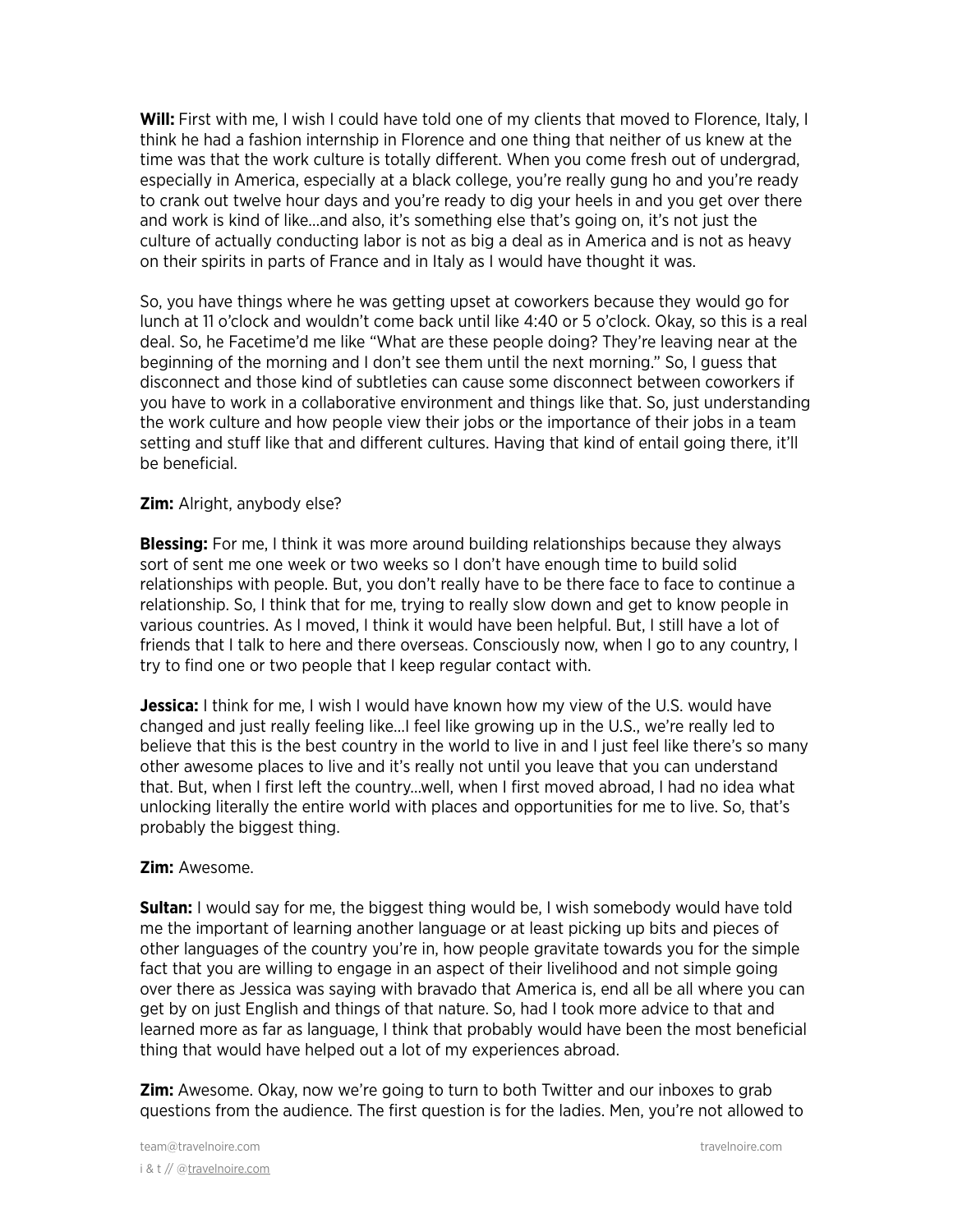answer this question. This question comes from Twitter. While traveling to developing countries, is there any advice that women have on quality feminine products?

**Jessica:** Girl, I hope you that with you. Bring that with you. Stock up! Let me tell you, I go to Costco, \$13 gets you 96.

**Zim:** When I was moving to India, I was there for I think 14 months. I went to Costco and I got I think maybe 15 boxes. I got a lot. I got a lot because in India, you just never know and it's better to be prepared than to be unprepared. Anybody else?

**Jessica:** Oh sorry.

**Zim:** Go ahead

**Jessica:** I was just going to say a little story. Me and my boyfriend at the time, we were doing a road between Croatia and [illegible] I had to stop and even in Eastern Europe, I was like gosh, what am I using. So now, no matter where I'm going, even for vacation because you never know what you're going to find.

**Joke:** I would say to take as much as you can with you. You just never know

**Zim:** Okay, that's coo. So gentlemen, sorry to make you uncomfortable; we're going to move on to the next question. This question is for everyone and it comes from Bethany. She said, "When I travel, I often get looks from foreigners. My brown skin and natural hair mark me as obviously exotic. The attention has always been fun. But, I wonder what the impact of being so obviously different would be if I decided to pursue business ventures abroad. I'm a designer and programmer so the work flow is almost guaranteed but I worry about being accepted. Has anyone else had that experience?

**Blessing:** I have. I work in male-dominated field. When I travel, it's mostly with future bosses and executives and of course, I'm youngest and I'm the only black and I'm a woman. So, everything in my mind is against me. But, I think that just believing in yourself, and obviously Bethany has an amazing resume and I'm sure she's a smart lady and I think that just believing in yourself and [illegible] just like Jessica said, stop and take a seat at a table [illegible] go ahead and read it. I think it's really important if you want to travel. Another thing is there's a book that I picked up years before I started my career and it's "Get Ahead by Going Abroad." I don't know if everybody can see that. It's actually for a woman. So, it's a Woman's Guide to Fast-track Career Success and it talks about everything around being comfortable in a different country and being in a leader in a foreign county. I've basically presented to a CEO of a large company in Morocco, in France and just being comfortable and knowing that you have something to offer I think is the answer.

**Zim:** Absolutely. So, the next question comes from Charlese. So Charlese says, "I've been told by recruiters that it is nearly impossible to work in Europe as an American citizen. Are there any loopholes to working in the EU and outside of teaching, what other types of roles are in demand abroad U.S. or English-speaking talent?

**Jessica:** So, I think there are answers to both. Number 1, a really good start is going to school in Europe because you get some sort of Visa waiver for one year after you graduate the University. Number 2, best loophole ever, international organizations. So, again, this is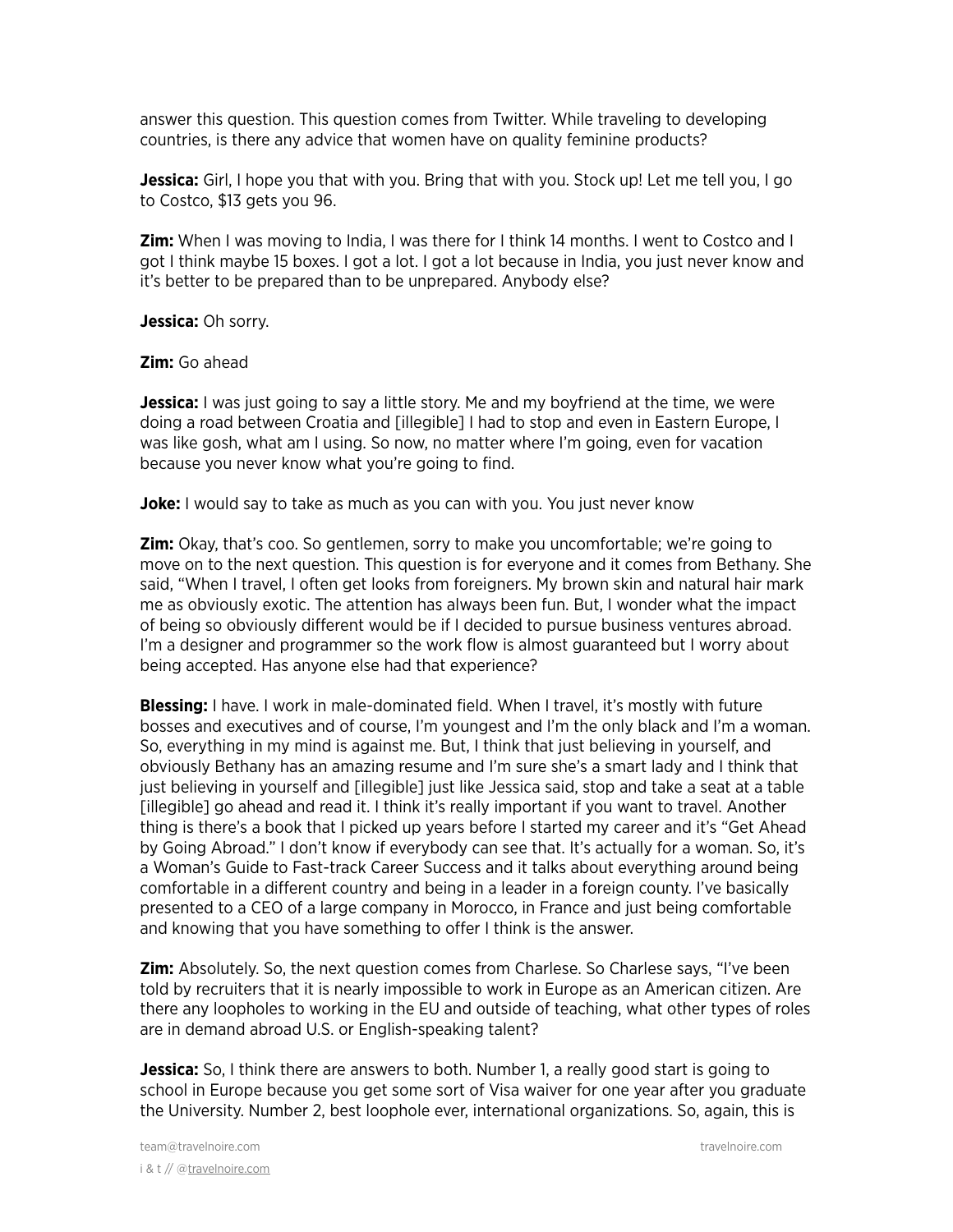mostly around development, foreign policy type of things; the UN. In Paris, you have OCD. In Europe, you have some UN agency. So, the UN is everywhere and that is I think a great opportunity to get through loopholes, which I mean a lot of reporters use that to get into the U.S. as well. So, great great place to start.

**Joke:** I work for a UK company and they love Americans that work in London. Zim: Alright. So, the next question comes from Twitter and the question says, "Does anyone work in the brand and marketing industry? So, how easy is it to get experience abroad especially in Europe?

**Will:** I guess got me I'm working closely with integrated marketing and those sort of departments with the other brands and stuff that I partner with, Sprite and Coca Cola obviously. As far as dealing and dabbling in other countries and other parts of the world, particularly Europe, I would say your best bet is to get an idea; each region has a branch manager and almost all of them speak English even if it's not there first language. So, it's very easy to get an email address or call a local brand manager or even intern for some of these companies in certain areas of have access to these email addresses and jump in there and email.

You'll be surprised at how taken aback they'll be at just…from you reaching out from whatever part of the world that you're in and saying you're interested because they don't get that everyday. You know, they get internal memorandums and all of that stuff from their own offices. But, to have something random from the outside and in their inbox will kind of make the eyebrows jump. A lot of times, they'll feel compelled to respond and if you have an idea that is unique or you have an idea as some of your other counterparts if you're already within the organization or if you have ideas that can't be mimicked or can be mutually advantageous to you and them, that could get you a follow-up conversation and that's where all of the magic happens –in that follow up.

**Zim:** Absolutely. Anyone else wanted to add to that? No one?

**Sultan:** I can't chime on the brand piece of it.

**Zim:** Okay, so Twitter really loves Camille Blessing–not surprising at all. So, they're sending her some questions.

**Blessing:** Oh my! Go to Jetandplay.com and comment or tweet us.

**Zim:** Yeah, so Blessing started this blog called JetandPlay, and it's a blog that sort of chronicles her adventures with Camille all over the world and it's really fun and for those who have friends who are parents who don't really think they can travel abroad or they can't really make time with their kids, check out that blog, it's really awesome.

The last question that I have is from Crystal. Crystal says that she is in the process of applying to graduate school in either public health or health administration and she's interested in knowing what careers she could do internationally because she doesn't want to attend any medical school after the master's program.

**Jessica:** International development –global public health. There's so many opportunities. There's so many fellowships after you finish and it unlocks the entire world for you.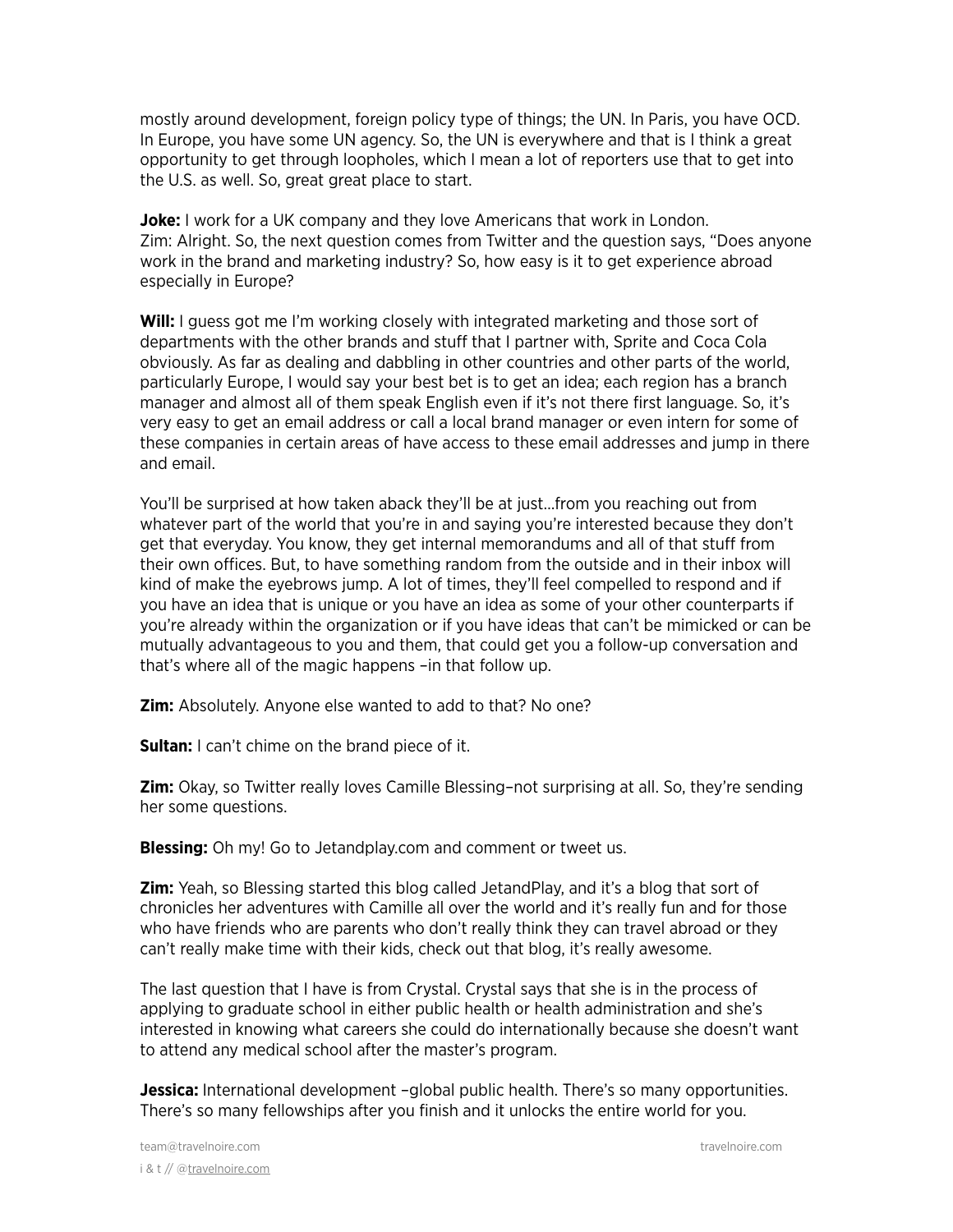### **Zim:** Absolutely

**Sultan:** I don't think you can go wrong with public health. It's a lot of places. It doesn't matter whether it's developing countries. Of course, you got our international careers. You can kind of launch off into international development. You have a whole plethora of government agencies, non government agencies, nonprofit that you can pretty much go to that you can go to that wouldn't be any problem to get your feet wet.

**Zim:** Awesome. Alright, so we are going to end the conversation. But, before we end, I want you to tell our viewers where they can find you online and we'll start with Will.

**Will:** Alright. Well, everyone can follow me. First, I want to say thank you to Zim and all of TN for inviting me on here because I really enjoy talking about some of what I do and all of that. Everyone, follow me on Twitter and on Instagram. Everything is the same. It's Will Worley –last name is W-o-r-l-e-y on Twitter and instagram. Everything is the same across all platforms.

# **Zim:** Alright, Sultan.

**Sultan:** You can find me at king su53 and I'm going to pose some pics; travel related pics. I actually stopped. I cut off my Instagram for a minute so don't be discourage if it's only about 15 pictures on there. So again, I also want to say thank you. This is my first time doing this and it's been great. I just want to leave everybody with one note. Just know that you can travel and traveling is not as difficult as you may think that it is. You just plan accordingly and have an open mind. I guarantee that there's a lot of opportunities out there. So, thank you again.

**Zim:** Alright. We're going to move to Blessing and Camille. Where can our viewers find you?

**Blessing:** Jetandplay.com…Instagram at @jetandplay and my personal Instagram, which I use to post all types of pictures is Blessing.O. I just want to leave you guys with one thing. The hardest part of landing an international assignment is getting the first one. Get one, no matter how small, even if it's two weeks. Go for it. Don't think about it. Just say no. Just like Sheryl Sandberg said, "Just get on the plane." Don't ask for what seat. Just g. Just get on because as soon as you take that firsts step, everything else follows.

**Zim:** Absolutely. Now, Camille, do you have anything that you want to say to anybody before we leave?

**Blessing:** Did you enjoy your travels?

**Camille:** Yes

**Blessing:** What's your favorite country?

**Camille:** Italy

#### **Blessing:** Or Venice?

team@travelnoire.com travelnoire.com i & t // @[travelnoire.com](http://travelnoire.com)